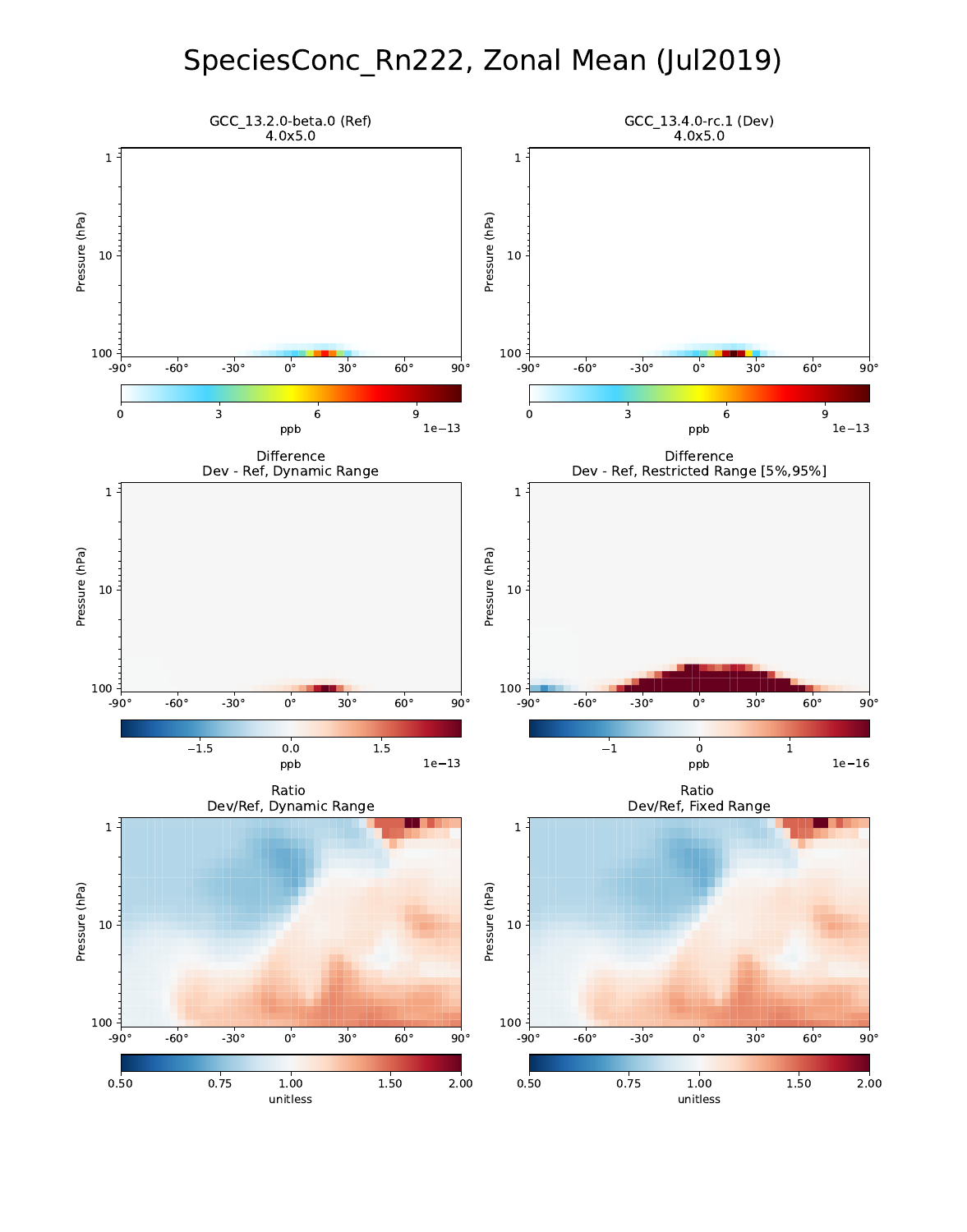# SpeciesConc\_Pb210, Zonal Mean (Jul2019)

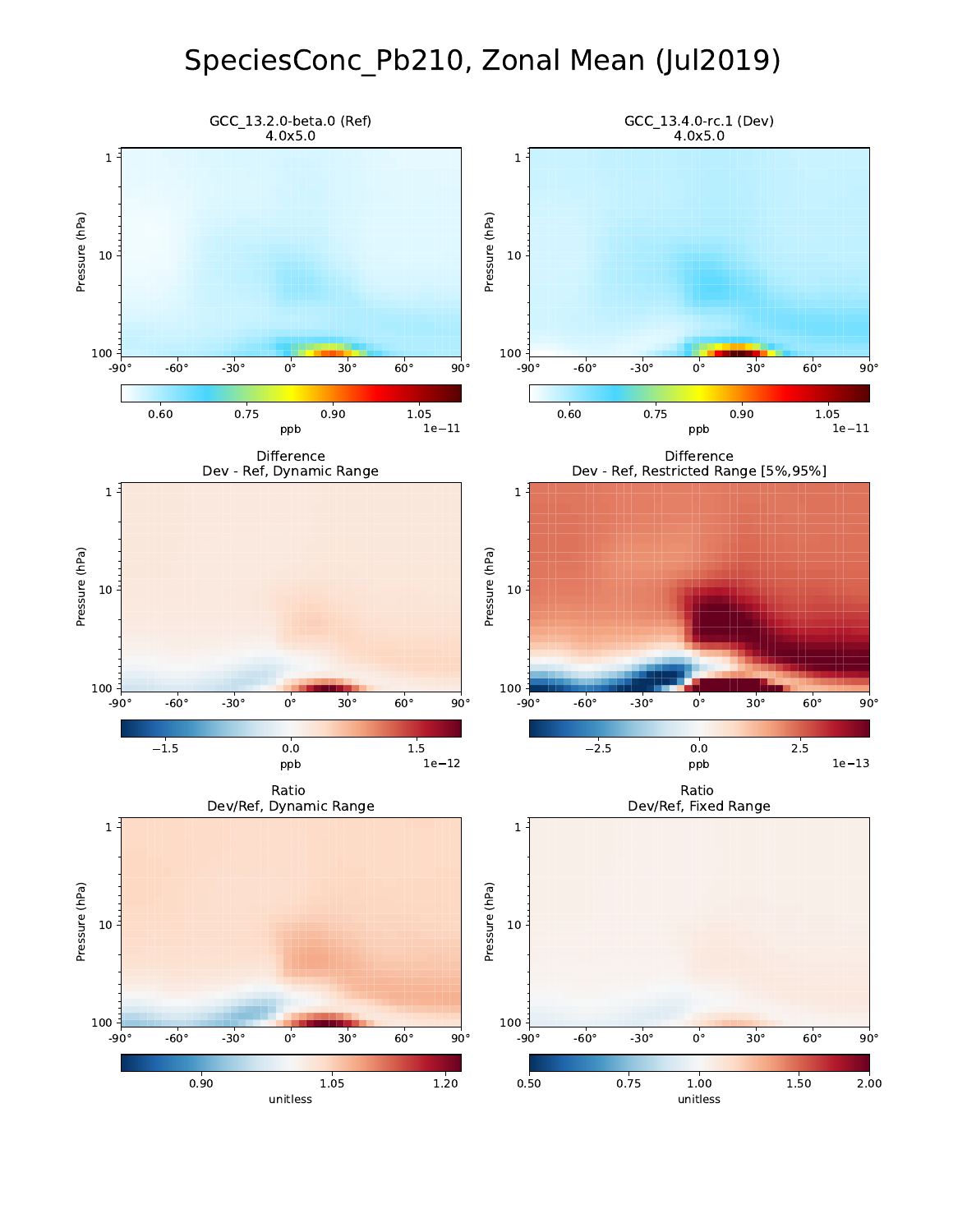# SpeciesConc\_Pb210Strat, Zonal Mean (Jul2019)

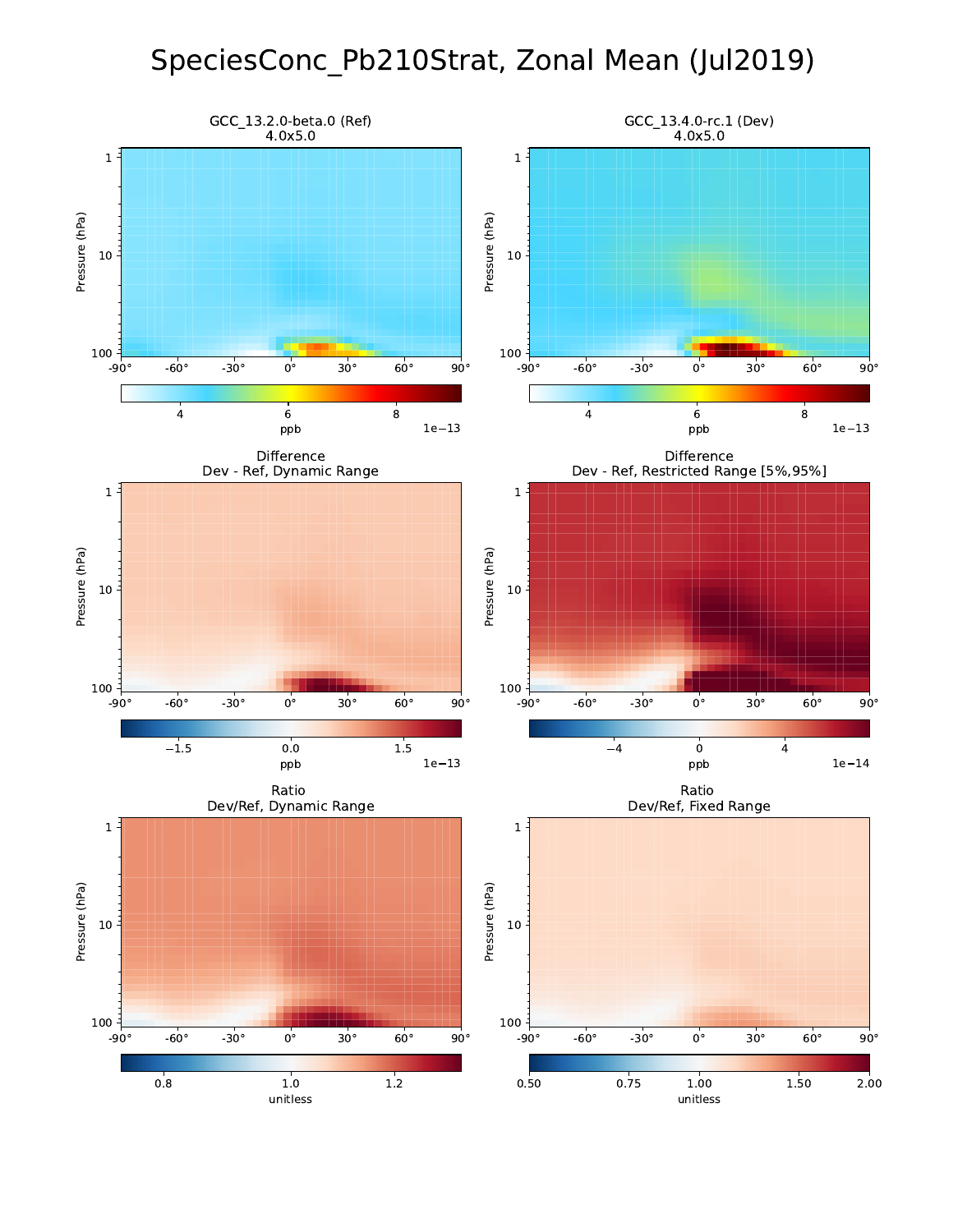# SpeciesConc\_Be7, Zonal Mean (Jul2019)

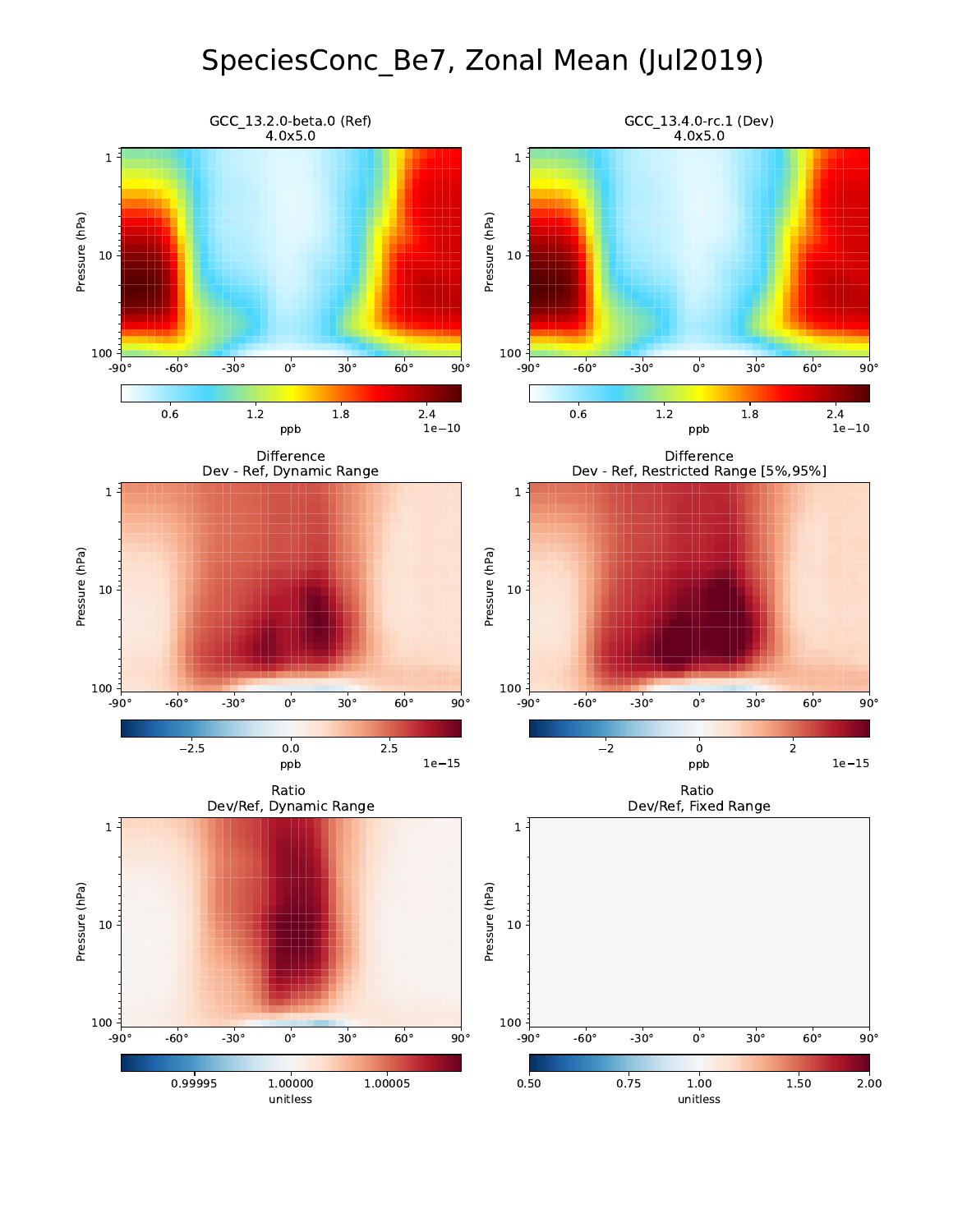# SpeciesConc\_Be7Strat, Zonal Mean (Jul2019)

![](_page_4_Figure_1.jpeg)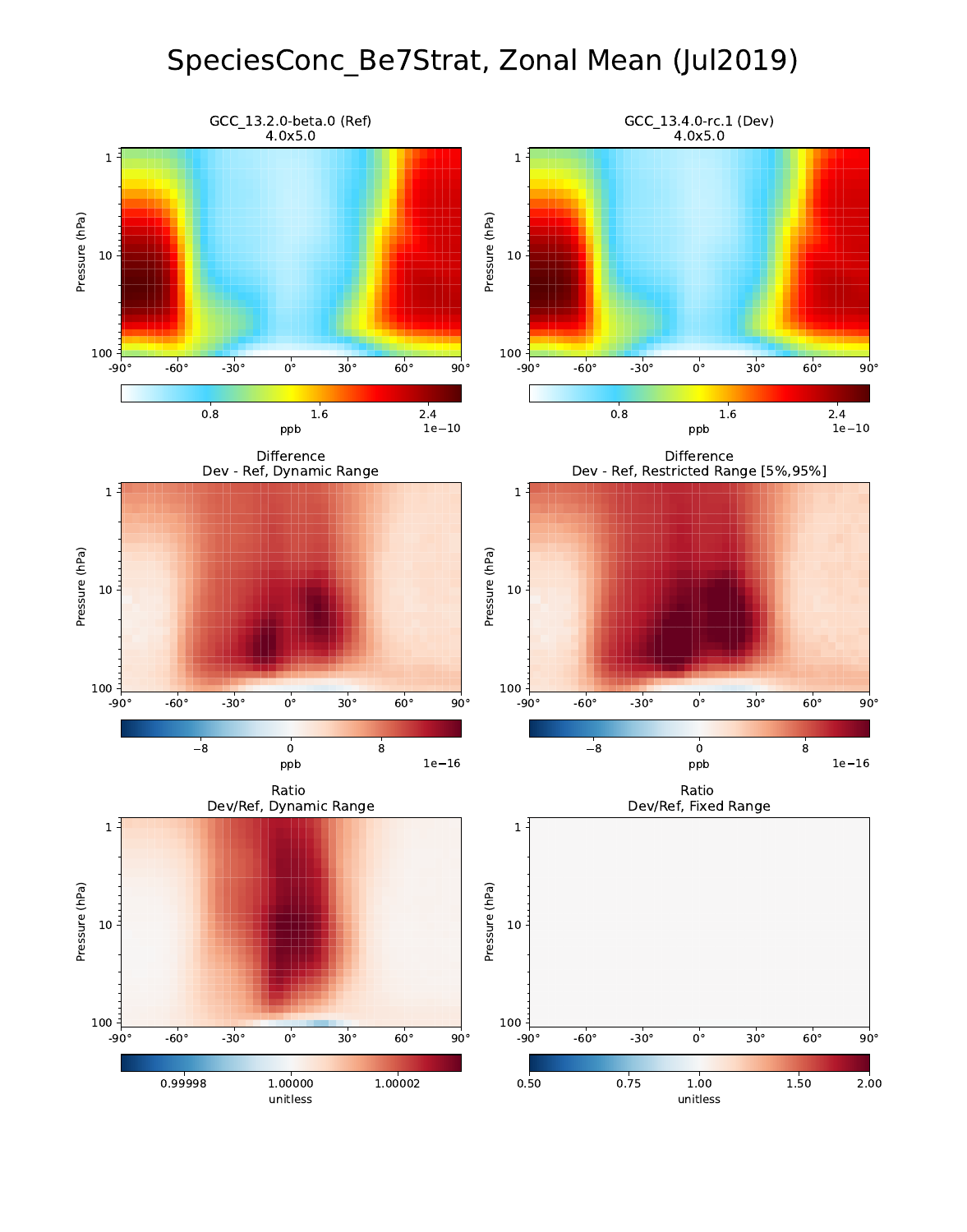# SpeciesConc\_Be10, Zonal Mean (Jul2019)

![](_page_5_Figure_1.jpeg)